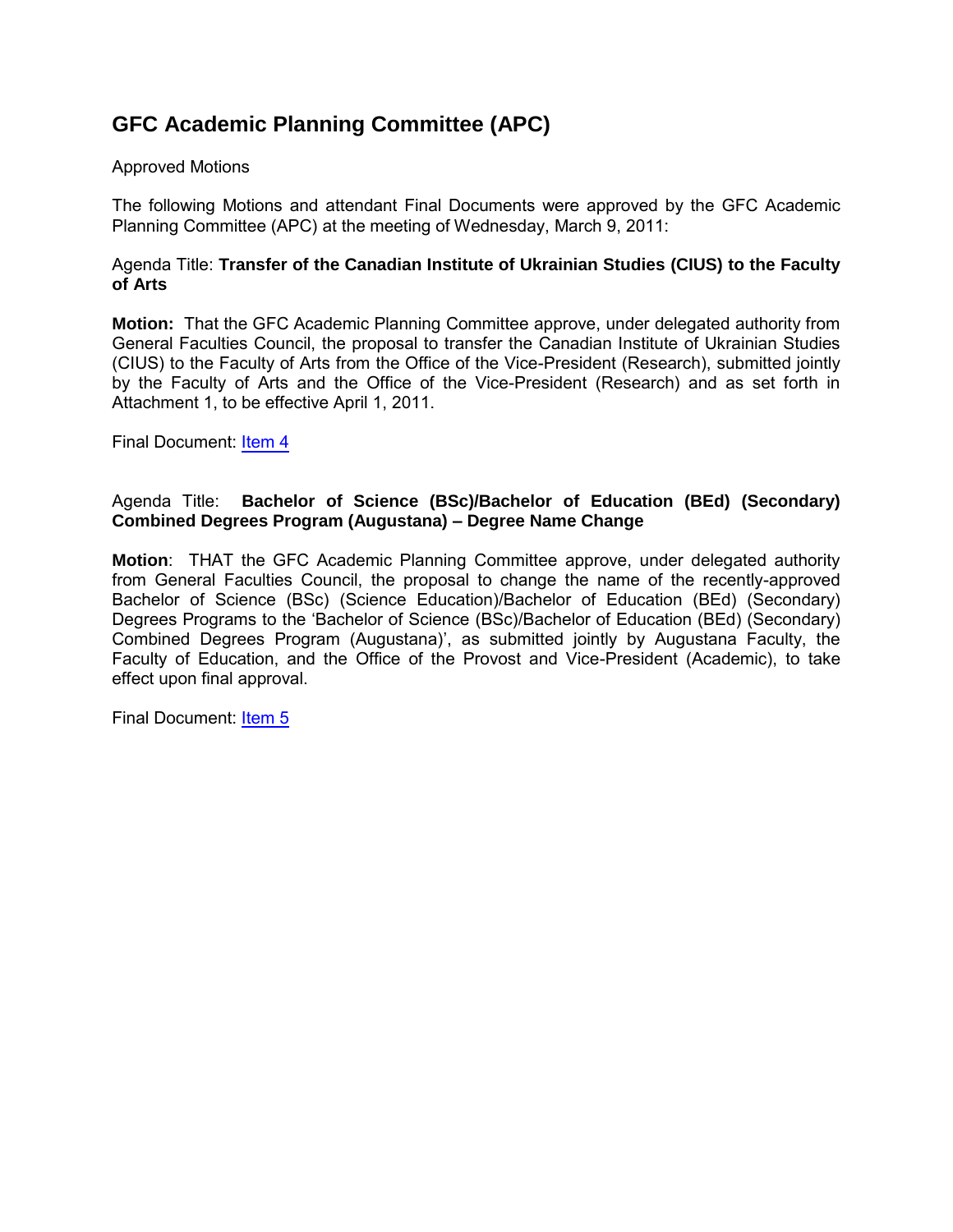<span id="page-1-0"></span>

FINAL Item No. 4

#### **OUTLINE OF ISSUE**

#### Agenda Title: **Transfer of the Canadian Institute of Ukrainian Studies (CIUS) to the Faculty of Arts**

**Motion:** That the GFC Academic Planning Committee approve, under delegated authority from General Faculties Council, the proposal to transfer the Canadian Institute of Ukrainian Studies (CIUS) to the Faculty of Arts from the Office of the Vice-President (Research), submitted jointly by the Faculty of Arts and the Office of the Vice-President (Research) and as set forth in Attachment 1, to be effective April 1, 2011.

**Item** 

| <b>Action Requested</b> | $\boxtimes$ Approval Recommendation Discussion/Advice Information          |  |  |  |  |  |  |  |
|-------------------------|----------------------------------------------------------------------------|--|--|--|--|--|--|--|
| Proposed by             | Lesley Cormack, Dean, Faculty of Arts; Zenon Kohut, Director, Canadian     |  |  |  |  |  |  |  |
|                         | Institute of Ukrainian Studies (CIUS); George Pavlich, Associate Vice-     |  |  |  |  |  |  |  |
|                         | President (Research); and Lorne Babiuk, Vice-President (Research)          |  |  |  |  |  |  |  |
| <b>Presenters</b>       | Lesley Cormack, Dean, Faculty of Arts; Zenon Kohut, Director, Canadian     |  |  |  |  |  |  |  |
|                         | Institute of Ukrainian Studies (CIUS); and George Pavlich, Associate Vice- |  |  |  |  |  |  |  |
|                         | President (Research)                                                       |  |  |  |  |  |  |  |
| Subject                 | Transfer of the Canadian Institute of Ukrainian Studies (CIUS) to the      |  |  |  |  |  |  |  |
|                         | Faculty of Arts                                                            |  |  |  |  |  |  |  |

#### **Details**

| Responsibility                 | Vice-President (Research) and the Dean of the Faculty of Arts                                                                                                                                                                                                                                                                                                                                                                                                                                                                                                                                                                                                                                                                                                                                                                                                                                                             |
|--------------------------------|---------------------------------------------------------------------------------------------------------------------------------------------------------------------------------------------------------------------------------------------------------------------------------------------------------------------------------------------------------------------------------------------------------------------------------------------------------------------------------------------------------------------------------------------------------------------------------------------------------------------------------------------------------------------------------------------------------------------------------------------------------------------------------------------------------------------------------------------------------------------------------------------------------------------------|
| The Purpose of the Proposal is | To seek approval from GFC APC to transfer CIUS to the Faculty of Arts                                                                                                                                                                                                                                                                                                                                                                                                                                                                                                                                                                                                                                                                                                                                                                                                                                                     |
| (please be specific)           | from the Office of the Vice-President (Research).                                                                                                                                                                                                                                                                                                                                                                                                                                                                                                                                                                                                                                                                                                                                                                                                                                                                         |
| The Impact of the Proposal is  | That CIUS will have a new administrative home in the Faculty of Arts.                                                                                                                                                                                                                                                                                                                                                                                                                                                                                                                                                                                                                                                                                                                                                                                                                                                     |
| Replaces/Revises (e.g.,        | N/A                                                                                                                                                                                                                                                                                                                                                                                                                                                                                                                                                                                                                                                                                                                                                                                                                                                                                                                       |
| policies, resolutions)         |                                                                                                                                                                                                                                                                                                                                                                                                                                                                                                                                                                                                                                                                                                                                                                                                                                                                                                                           |
| Timeline/Implementation Date   | Effective April 1, 2011.                                                                                                                                                                                                                                                                                                                                                                                                                                                                                                                                                                                                                                                                                                                                                                                                                                                                                                  |
| <b>Estimated Cost</b>          | N/A                                                                                                                                                                                                                                                                                                                                                                                                                                                                                                                                                                                                                                                                                                                                                                                                                                                                                                                       |
| Sources of Funding             | CIUS is funded through a combination of operating and endowment funds.                                                                                                                                                                                                                                                                                                                                                                                                                                                                                                                                                                                                                                                                                                                                                                                                                                                    |
| <b>Notes</b>                   | CIUS was created in 1976 by the Provincial Government and, by 1979,<br>reported to the Dean of Interdisciplinary Studies at the University of<br>Alberta. When that role evolved into the first Associate Vice-President<br>(Research) position, CIUS then reported to the Office of the Vice-<br>President (Research). In 2009, in order to bring the many programs and<br>initiatives of CIUS closer to the related academic and research activities<br>at the University, the three members of the academic staff in CIUS were<br>transferred to the Department of History and Classics in the Faculty of<br>Arts (two were appointed Full Professors and one a Faculty Service<br>Among other things, this change gave the two<br>Officer (FSO)).<br>professorial appointees the opportunity to supervise graduate students;<br>previously, they had been able to serve only as members of supervisory<br>committees. |
|                                | The proposal before GFC APC completes the transfer of CIUS to the<br>Faculty of Arts, where both parties will increase opportunities for<br>expanding academic relationships with students and faculty members<br>working in the Institute's research areas, as well as engagements with<br>communities outside the University.                                                                                                                                                                                                                                                                                                                                                                                                                                                                                                                                                                                           |
|                                | The attached 'Statement of Operating Principles' outlines the working                                                                                                                                                                                                                                                                                                                                                                                                                                                                                                                                                                                                                                                                                                                                                                                                                                                     |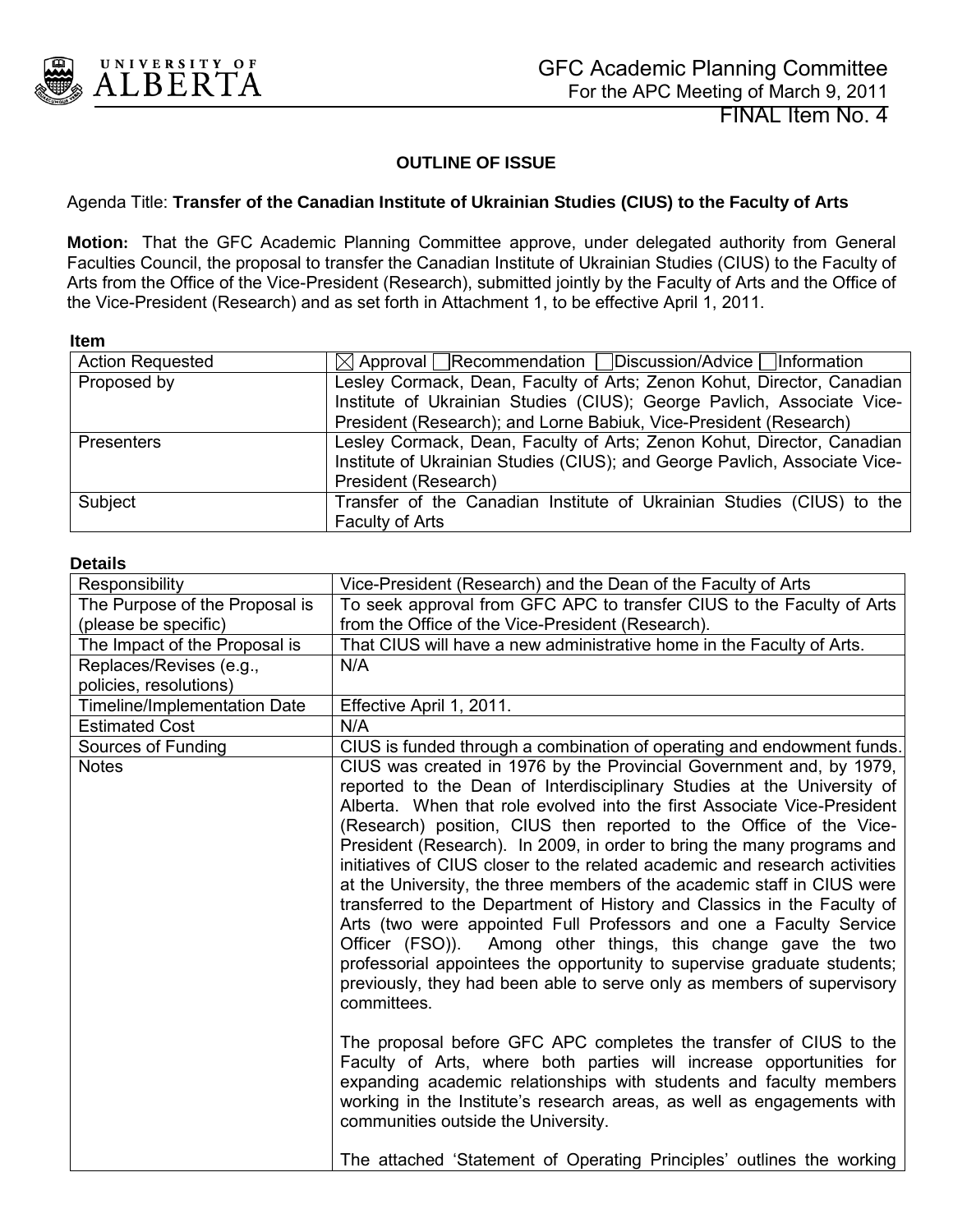

|                                                                                                                                                                 | relationship between CIUS and the Faculty of Arts in the new<br>administrative structure where CIUS reports to the Dean of Arts.<br>This<br>document is designed to assist with a smooth and seamless transition.                                                                                                                                                                                                                                                                                                                                                                                                                                                                                                                                                                                                                                                                                                                                                                                                         |
|-----------------------------------------------------------------------------------------------------------------------------------------------------------------|---------------------------------------------------------------------------------------------------------------------------------------------------------------------------------------------------------------------------------------------------------------------------------------------------------------------------------------------------------------------------------------------------------------------------------------------------------------------------------------------------------------------------------------------------------------------------------------------------------------------------------------------------------------------------------------------------------------------------------------------------------------------------------------------------------------------------------------------------------------------------------------------------------------------------------------------------------------------------------------------------------------------------|
| <b>Alignment/Compliance</b>                                                                                                                                     |                                                                                                                                                                                                                                                                                                                                                                                                                                                                                                                                                                                                                                                                                                                                                                                                                                                                                                                                                                                                                           |
| <b>Alignment with Guiding</b><br><b>Documents</b>                                                                                                               | This proposed transfer aligns with the Dare to Discover cornerstones of<br>Learning, Discovery and Citizenship, and Connecting Communities. It<br>also aligns with the Dare to Deliver commitments of Incubating<br>Scholarship, and Community Engagement Near and Far.                                                                                                                                                                                                                                                                                                                                                                                                                                                                                                                                                                                                                                                                                                                                                   |
| Compliance with Legislation,<br>Policy and/or Procedure<br>Relevant to the Proposal<br>(please quote legislation and<br>include identifying section<br>numbers) | 1. Post-Secondary Learning Act (PSLA): The PSLA gives GFC<br>responsibility, subject to the authority of the Board of Governors, over<br>academic affairs (Section 26(1)). Section 26(1)(o) provides that GFC may<br>make recommendations to the Board of Governors on a number of<br>matters including the budget and academic planning. GFC has thus<br>established an Academic Planning Committee (GFC APC), as set out in<br>the Committee's GFC-approved Bylaws.                                                                                                                                                                                                                                                                                                                                                                                                                                                                                                                                                     |
|                                                                                                                                                                 | GFC Academic Planning Committee Terms of Reference/3.<br>$2_{-}$<br>Mandate of the Committee: "The Academic Planning Committee (APC)<br>is GFC's senior committee dealing with academic, financial and planning<br>issues. As such, it is not only responsible to GFC (or the Board) for the<br>specific matters itemized below, but may also ask to consider or<br>recommend to GFC on any academic issue, including 1) those issues<br>under the purview of other GFC committees, 2) any academic issue<br>related to restructuring, 3) any research-related issue, or 4) issues linked<br>to academic service units where those issues have a significant academic<br>impact. In like manner, the President, Provost and Vice-President<br>(Academic) or other Vice-Presidents may refer any matter to APC for<br>consideration or recommendation to GFC. APC is also responsible to<br>GFC for promoting an optimal learning environment for students and<br>excellence in teaching, research, and graduate studies." |
|                                                                                                                                                                 | 3. UAPPOL: Academic Centres and Institutes Operation Procedure:                                                                                                                                                                                                                                                                                                                                                                                                                                                                                                                                                                                                                                                                                                                                                                                                                                                                                                                                                           |
|                                                                                                                                                                 | $``[ \; . \; . \; . \; ]$                                                                                                                                                                                                                                                                                                                                                                                                                                                                                                                                                                                                                                                                                                                                                                                                                                                                                                                                                                                                 |
|                                                                                                                                                                 | PROPOSALS FOR MAJOR CHANGES TO ACADEMIC CENTRES<br>3.<br>OR INSTITUTES                                                                                                                                                                                                                                                                                                                                                                                                                                                                                                                                                                                                                                                                                                                                                                                                                                                                                                                                                    |
|                                                                                                                                                                 | All proposals for the renaming of an academic centre or institute, or<br>change in legal status, affiliation or substantial change to strategic<br>direction of a centre or institute shall be submitted to the Academic<br>Planning Committee (APC) for approval."                                                                                                                                                                                                                                                                                                                                                                                                                                                                                                                                                                                                                                                                                                                                                       |

**Routing** (Include meeting dates)

| <b>Consultative Route</b>      | Zenon Kohut, Director, CIUS (February 10 and 17, 2011);              |  |  |  |  |  |
|--------------------------------|----------------------------------------------------------------------|--|--|--|--|--|
| (parties who have seen the     | Lesley Cormack, Dean, Faculty of Arts (February 10 and 17, 2011);    |  |  |  |  |  |
| proposal and in what capacity) | George Pavlich, Associate Vice-President (Research) (February 10 and |  |  |  |  |  |
|                                | $17, 2011$ :                                                         |  |  |  |  |  |
|                                | Brad Hamdon, General Counsel - February 16, 2011                     |  |  |  |  |  |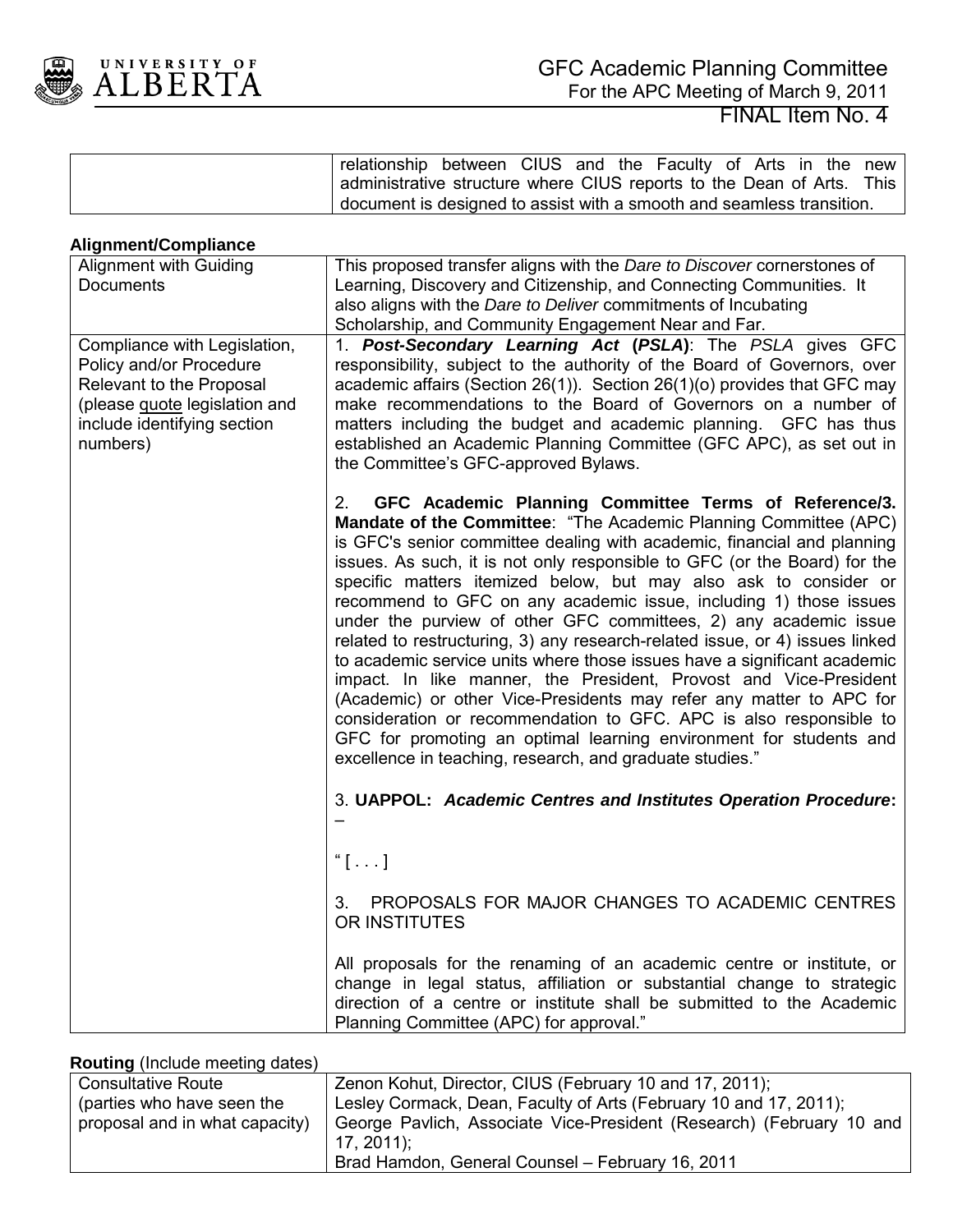

| Approval Route (Governance)<br>(including meeting dates) | GFC Academic Planning Committee (March 9, 2011) – for final approval |
|----------------------------------------------------------|----------------------------------------------------------------------|
| <b>Final Approver</b>                                    | <b>GFC Academic Planning Committee</b>                               |

Attachments:

 Attachment 1 (pages 1 – 10): Statement of Operating Principles between Canadian Institute of Ukrainian Studies and Faculty of Arts, signed in February, 2011 and Letters of Support

Prepared by Katharine Moore, Office of the Vice-President (Research) [\(katharine.moore@ualberta.ca\)](mailto:katharine.moore@ualberta.ca)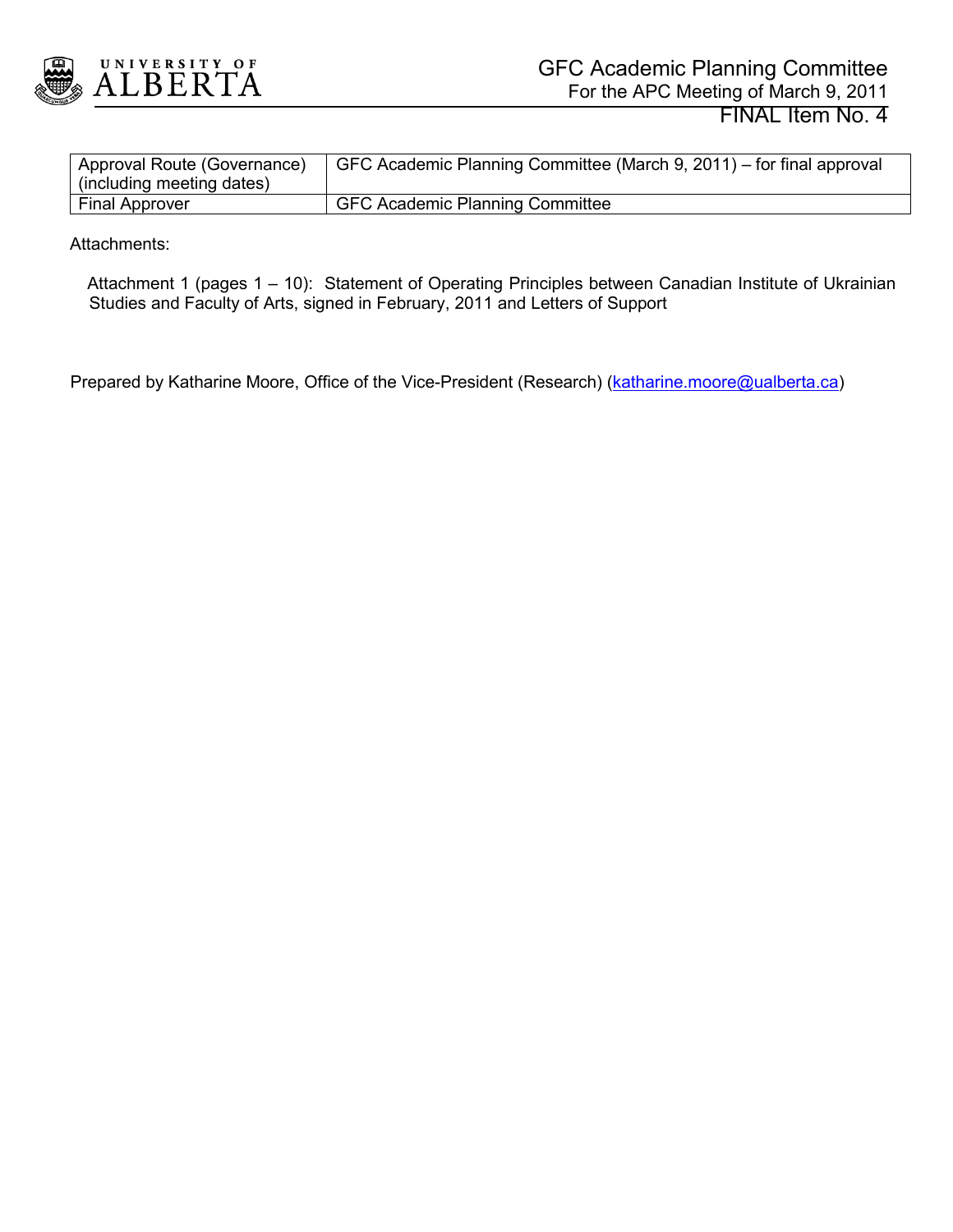#### STATEMENT OF OPERATING PRINCIPLES

#### BETWEEN: The Faculty of Arts University of Alberta

AND: Canadian Institute of Ukrainian Studies (CIUS) University of Alberta

WHEREAS the University of Alberta is <sup>a</sup> University continued pursuant to the terms of the Post-Secondary Learning Act and seeks to encourage the development and expansion of initiatives among faculties, departments, centres and institutes which enhance the research and create learning opportunities for students and faculty members.

WHEREAS the Faculty of Arts embraces opportunities to work collaboratively to find creative methods of engaging and supporting ethnic communities through research and academic activities.

WHEREAS the Canadian Institute of Ukrainian Studies (CIUS) is <sup>a</sup> provincially initiated institute with <sup>a</sup> mandate to foster multiculturalism and provide service to the Ukrainian community by developing three areas: Ukrainian-Canadian studies, Ukrainian studies, and bilingual education.

WHEREAS the CIUS will move from being an institute reporting to the Vice-President (Research) Office to an institute in the Faculty of Arts reporting to the Office of the Dean.

WHEREAS the Faculty of Arts and the CIUS are both committed to look for academic opportunities to work more closely together; increase the level of direct contact between CIUS, interested Arts faculty and graduate students; and formalize the evaluation of CIUS academic staff by including them in the Faculty of Arts' Faculty Evaluation Process (FEC). Item 4 Attachment 1<br>
the terms of the Pc<br>
expansion of initiative<br>
ie research and creat<br>
and academic activitive<br>
y initiated institute w<br>
rainian community<br>
bilingual education.<br>
ce-President (Resear<br>
n.<br>
academic opport

NOW THEREFORE this Statement sets out the intent of the working relationship between the parties as follows:

Page 1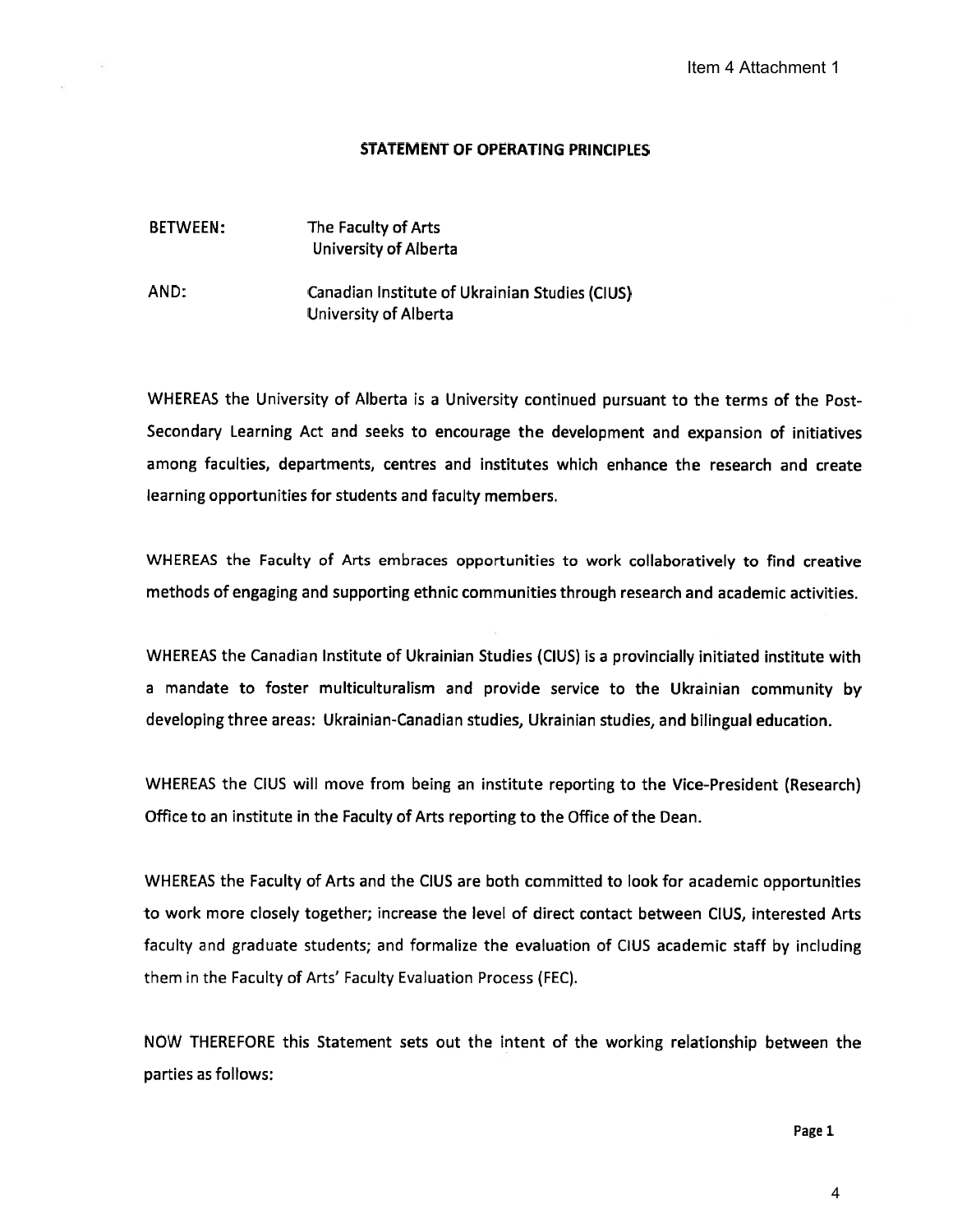#### 1. NATURE OF THE STATEMENT OF OPERATING PRINCIPLES

This Statement establishes the framework by which the parties will work together once CIUS has moved from the Office of the Vice-President (Research) to the Office of the Dean in the Faculty of Arts effective April 1, 2011. This Statement is not <sup>a</sup> legally binding contract, but it is <sup>a</sup> clarification of operating principles.

#### 2. OBJECTIVES

The general intent of this Statement is to accurately reflect and document the agreement on several academic, personnel, and administrative transition issues.

#### 3. COLLABORATIVE PROJECTS

- 3.1 The Faculty of Arts agrees:
	- The CIUS must maintain and uphold its mandate as approved by the General Faculties Council and the Board of Governors in July 1976;
	- The academic, administrative and financial structure of CIUS will remain as is during the transition and thereafter, insofar as there are no substantive changes to the Institute's funding model caused by external factors;
	- The awarding of student scholarships by CIUS includes, but is not limited to, students of the University of Alberta;
	- The awarding of research awards by CIUS includes, but is not limited to, faculty members of the University of Alberta;
	- As per letters of appointment dated June 16, 2009, <sup>a</sup> portion of the Director's and Associate Directors' duties include teaching. With mutual agreement, this teaching may increase over time;
	- The Director of CIUS reports to the Vice-Dean for the purposes of evaluation, including the 10% of non-CIUS activities dedicated to the Faculty of Arts;
	- Other Directors, Associate Directors, and affiliated faculty associated with the CIUS will be evaluated by the Chair of History & Classics or appropriate home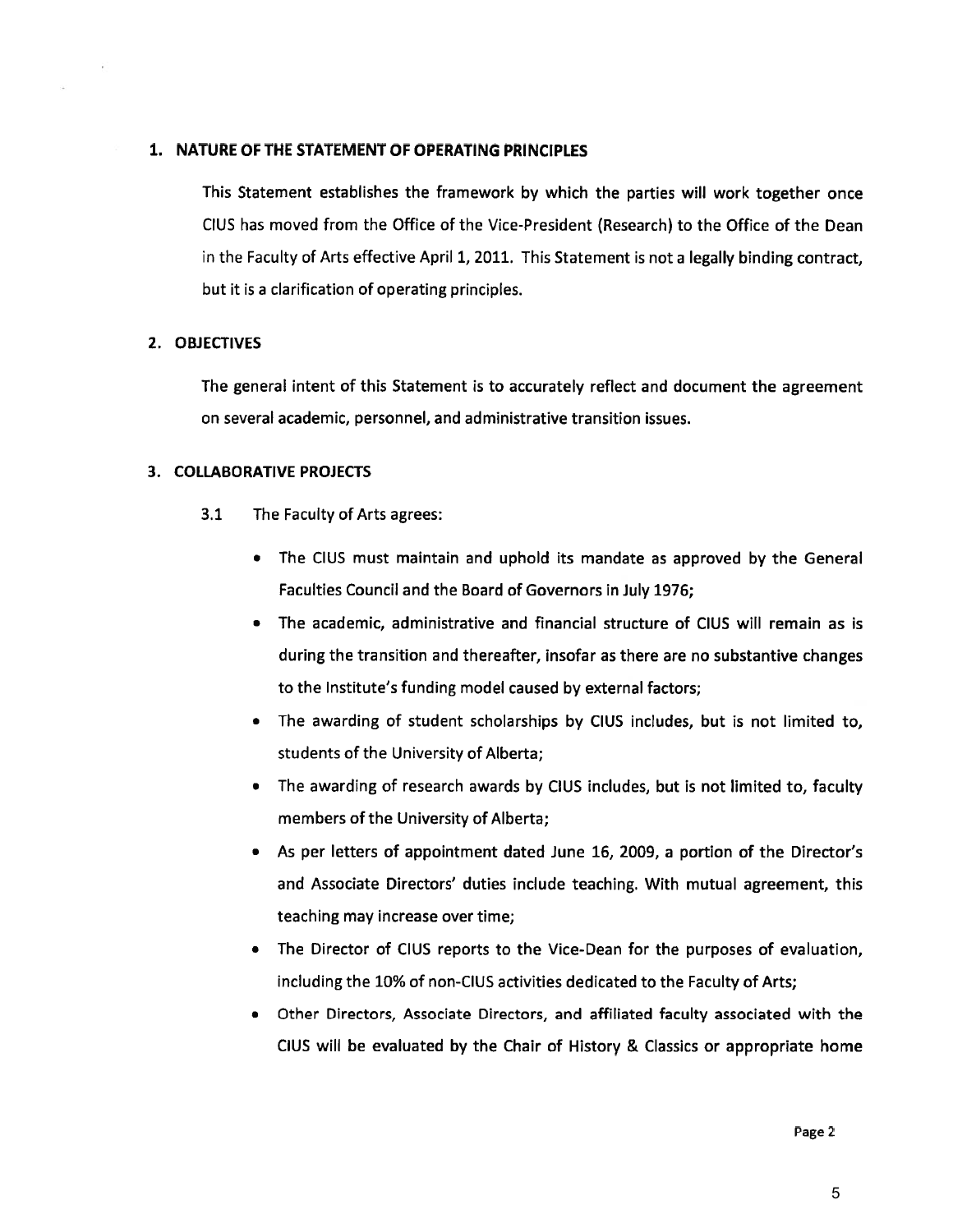department, with input from the Director of CIUS, and their cases presented at FEC by the appropriate Chair;

- New hires will be appointed to the appropriate academic department;
- Terms of Reference of all endowments held in CIUS will remain unaltered by this move to the Faculty of Arts;
- The Director of CIUS will obtain one-over-one approval from the Dean of Arts;
- Research contracts entered into by CIUS will be signed off by the Research Facilitator, Faculty of Arts;
- All aspects of the transition to the Faculty of Arts will be worked on collaboratively with the CIUS, Office of the Vice-President (Research), and the Faculty of Arts;
- In principle, the next Director should be chosen through an international search provided that sufficient resources are available.
- 3.2 The Canadian Institute of Ukrainian Studies agrees:
	- The Director will be evaluated and presented to FEC by the Vice Dean with input from the home department. All Associate Directors and affiliated faculty located in Edmonton will be evaluated and presented to FEC by the Chair of History & Classics or appropriate department with input from the director of CIUS. Upon completion of the current Director of CIUS's term, any subsequent appointment within the CIUS organization will be initiated and approved by the incoming Director;
	- Directors of CIUS can be from any discipline as long as there is <sup>a</sup> significant connection to Ukrainian studies; the academic appointment will be made to the appropriate department;
	- The transfer to the Faculty of Arts does not involve any additional investment in CIUS at this time. Future discussions of new budget allocations will follow appropriate Arts processes;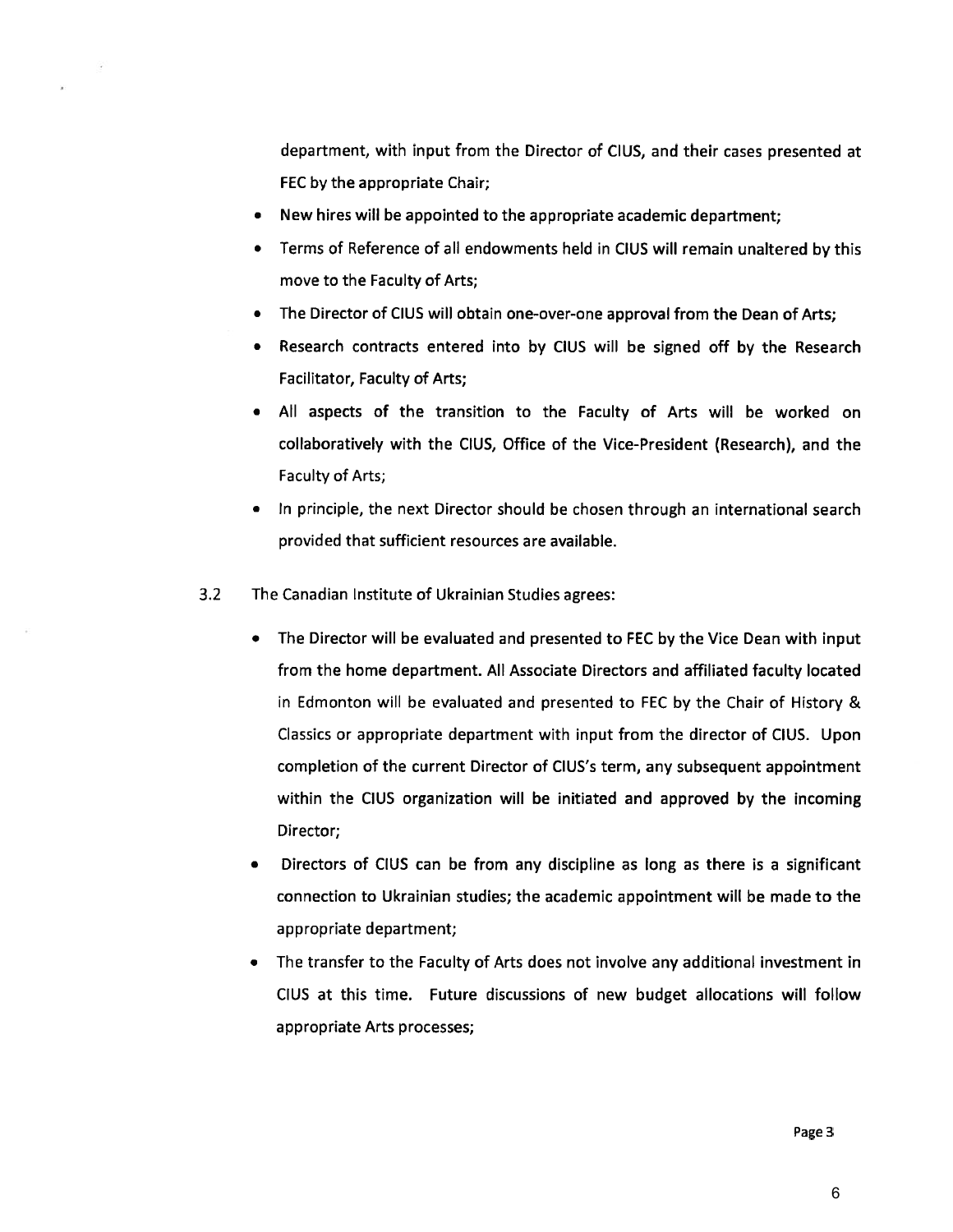- During the transition period, if the Faculty of Arts faces budget cuts, the base budget of the CIUS will not be subject to these cuts.
- 3.3 The Office of the Vice-President (Research) agrees:
	- All appropriate financial, administrative and/or research information related to CIUS that is currently held by the Vice-President (Research) Office will be transferred to the Faculty of Arts;
	- To provide continued support to both the Faculty of Arts and CIUS during the move to the Faculty of Arts to ensure <sup>a</sup> smooth and seamless transition.

#### 4. CONFIDENTIALITY

- 4.1 Each party acknowledges that in the process of furthering discussions under this Statement it may come into possession of confidential information of the other party. Accordingly, each party agrees that it will only use such confidential information for the purposes of furthering discussions under this Statement and that it will not, without the prior, written consent of the other party, disclose to any third party such confidential information. For the purposes of this Statement, confidential information shall not include information which:
	- (a) was in recipient's possession before receipt from discloser;
	- (b) is or becomes <sup>a</sup> matter of public knowledge through no fault of recipient;
	- (c) is rightfully received by recipient from <sup>a</sup> third party without <sup>a</sup> duty of confidentiality;
	- (d) is disclosed by discloser to <sup>a</sup> third party without <sup>a</sup> duty of confidentiality on the third party;
	- (e) is required to be disclosed under any applicable law or by order of <sup>a</sup> court.

The receiving party will return the confidential information of the other party upon the termination of this Statement or upon receipt of <sup>a</sup> written request from the other party.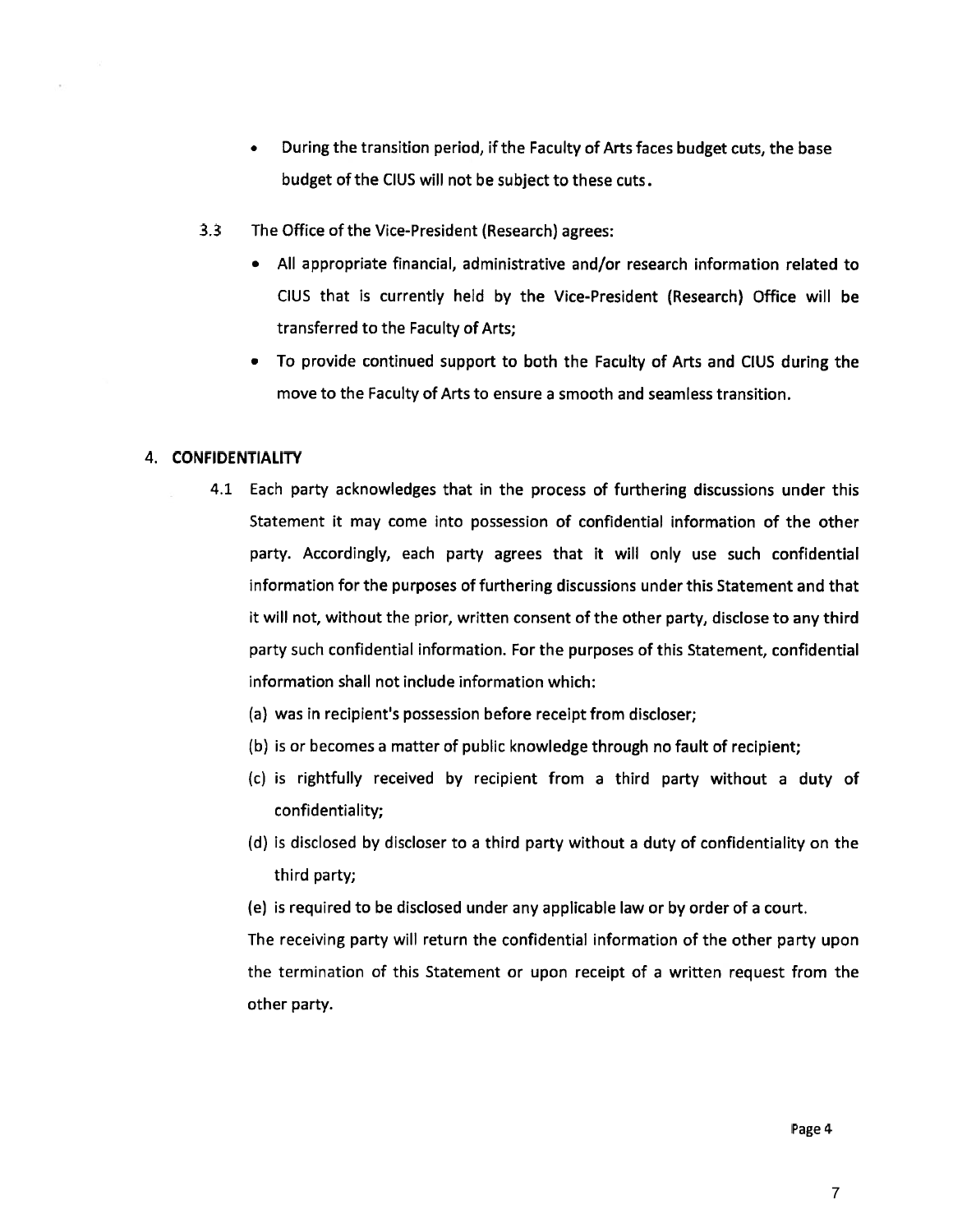4.2 The Faculty of Arts and CIUS shall consult with one another prior to the issuance of any press release or public statement relating to this Statement. Such consultation shall include prior notification of <sup>a</sup> party's intent to issue <sup>a</sup> press release or public statement accompanied by <sup>a</sup> copy of the proposed language of such press release or public statement. If <sup>a</sup> party has <sup>a</sup> concern with the proposed wording of the other party's press release or public statement, it shall notify the other party immediately and the parties shall work together to ensure that the press release or public statement is acceptable to both parties.

#### 5. COSTS AND EXPENSES

Each party shall bear its own costs and expenses arising from this Statement unless otherwise mutually arranged and agreed to.

#### 6. TERM

- 6.1 This Statement shall become of force and effect from <sup>1</sup> April <sup>2011</sup> and shall continue in effect until terminated by mutual agreement or pursuant to S. 6.2.
- 6.2 Termination by either party requires approval of the Office of the Provost and Vice-President (Academic).

#### 7. NOTICES

All notices pursuant to this Statement shall be in writing faxed to the following individuals:

### FACULTY OF ARTS **CANADIAN INSTITUTUE OF UKRAINIAN STUDIES**

| Name:     | Dr. Lesley Cormack    | Name:     | Dr. Zenon Kohut       |
|-----------|-----------------------|-----------|-----------------------|
| Position: | Dean                  | Position: | Director, CIUS        |
| Fax:      | (780) 492-7251        | Fax:      | (780) 492-4967        |
| Address:  | University of Alberta | Address:  | University of Alberta |
|           | 6-33 Humanities       |           | 4-30 Pembina          |

Page 5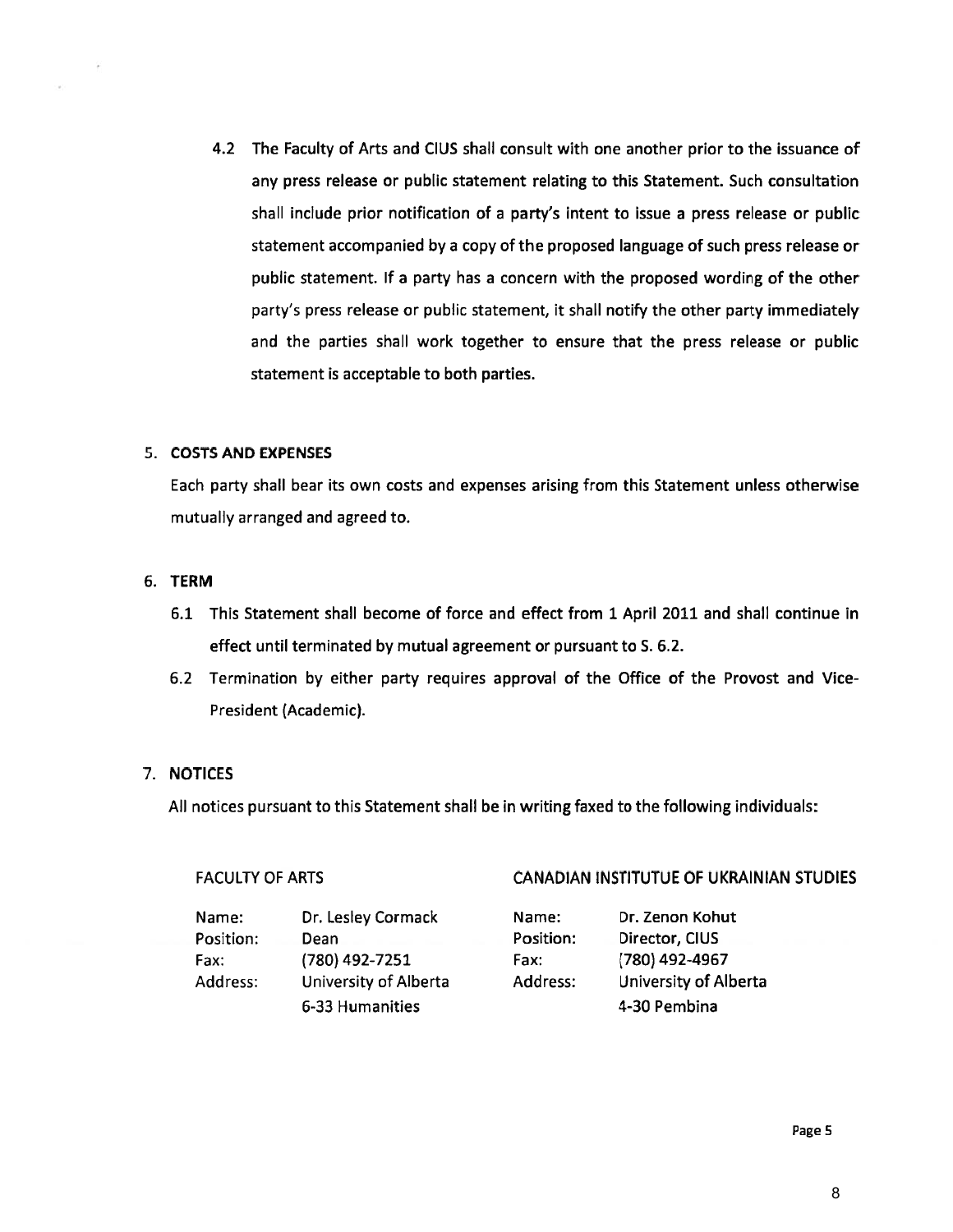#### OFFICE OF THE VICE-PRESIDENT (RESEARCH)

Name: Dr. George Pavlich Position: Associate Vice-President (Research) Fax: (780) 492-3189 Address: University of Alberta 1-20 University Hall

Notice shall be deemed to be received on the date of delivery if delivered by hand or transmitted by facsimile.

#### 8. FREEDOM OF INFORMATION AND PROTECTION OF PRIVACY

The University of Alberta is a public body under the Freedom of Information and Protection of Privacy Act of Alberta. The University of Alberta shall ensure that through this Statement and any further agreements as to specific collaborative projects, adherence is made to the requirements of the applicable privacy legislation and attended regulations.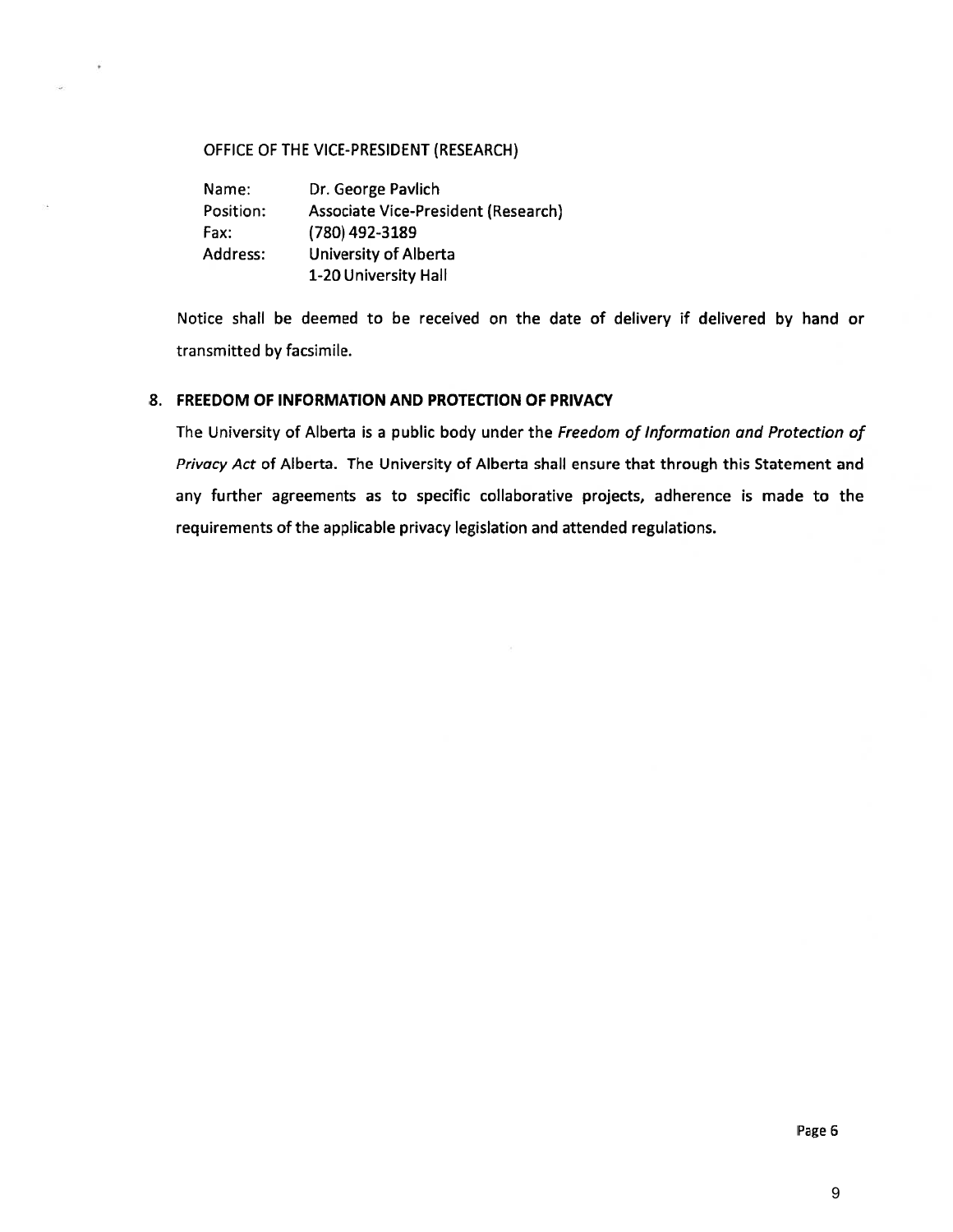In WITNESS WHEREOF the parties have caused this Statement of Operating Principles to be executed on the dates indicated below.

FACULTY OF ARTS

l*ttje* ya

Lesley **g**ormack, Dean

 $23 - 76$  $2011$ 

Date

CANADIAN INSTITUTE OF UKRAINIAN STUDIES

**Renon E**  $K_{\sigma}$ 

Dr. Zenon Kohut, Director

18 February 2011

Date

OFFICE OF THE VICE-PRESIDENT (RESEARCH)

Loine & Baker

Dr. Lorne A. Babiuk, Vice-President (Research)

 $25/02/11$ 

Date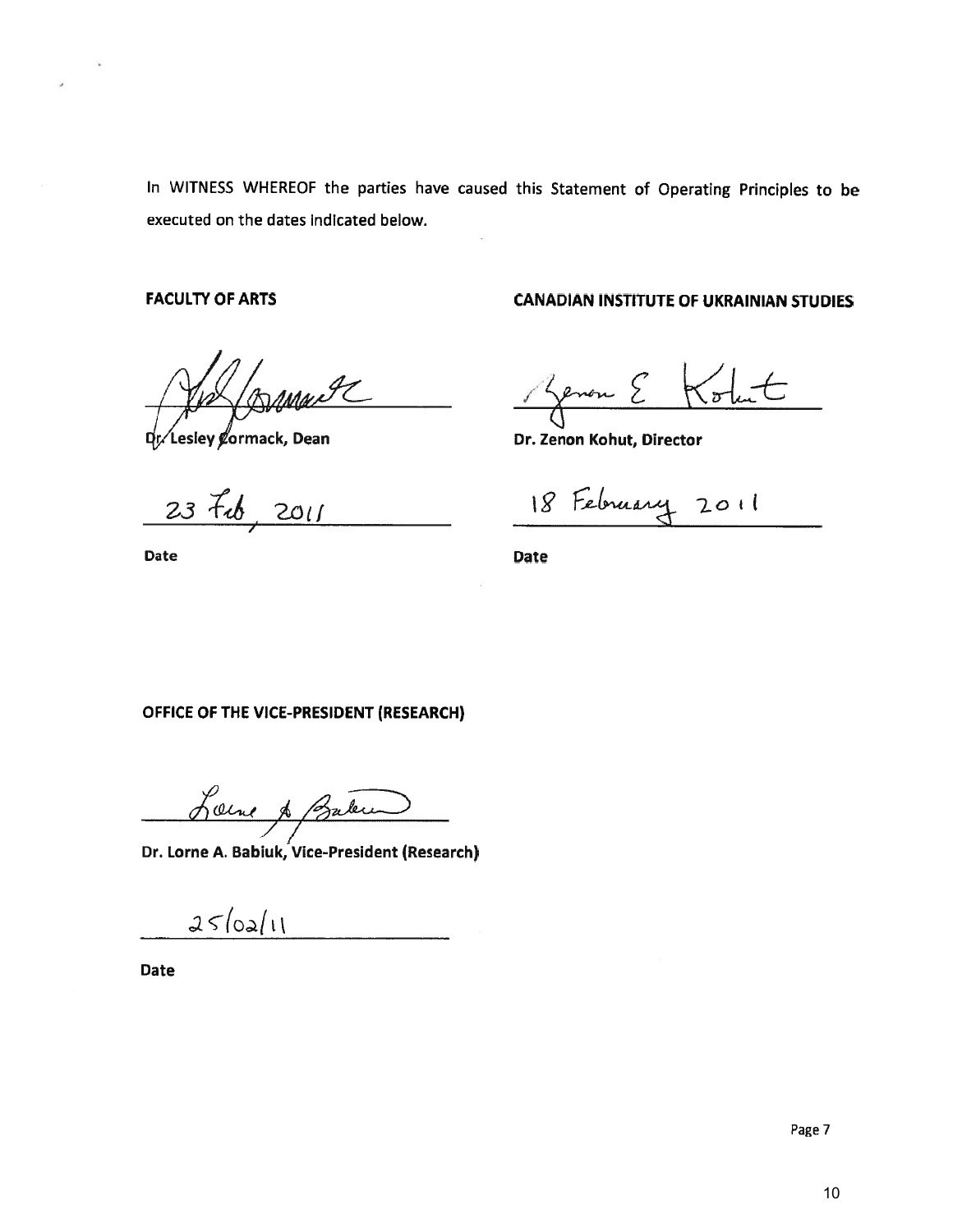

 $\begin{array}{lll} \text{U N I V E R S I T Y OF} & \text{Canadian Institute of Ukrainian Studies} \\ \text{A L B E R T A} & \text{Institut Canadian d'Etudes Ukrainiennes} \end{array}$ Institut Canadien d'Etudes Ukrainiennes

> 430 Pembina Hall www.cius.ca Tel: 780.492.2972 Edmonton, Alberta, Canada T6G 2H8 cius@ualberta.ca Fax: 780.492.4967

GFC Academic Planning Committee

1 March 2011

Dear Committee Members,

<sup>I</sup> am writing in support of the transfer of the Canadian Institute of Ukrainian Studies to the Faculty of Arts. The transfer has been initiated in order to meet the current University policy of aligning research units more closely with the University's teaching role. The first step in this direction was taken in 2009, when three members of the CIIJS academic staff were transferred to the Department of History and Classics. The completion of the transfer will present an opportunity to bring the various programs and initiatives of CIIJS closer to students and faculty in Arts. It is hoped that such interaction will result in greater academic and research vitality for both parties. In addition, the Faculty of Arts should benefit from the very robust community outreach efforts at CRJS, thereby enhancing the Faculty's capacity to deliver such services.

<sup>I</sup> am pleased that these expanded possibilities and synchronicities can be achieved without sacrificing the unique mandate of CIUS; its interdisciplinary character, which goes beyond the usual confines of Arts (including faculties such as Education and Law); and its organizational structure. The Statement of Operating Principles outlining the working relationship between. CIUS and the Faculty of Arts in the new administrative structure should promote <sup>a</sup> seamless transition and ensure that CRJS will be able to deliver its many programs and projects smoothly and efficiently.

Sincerely yours,

Sam E Zenon E. Kohut

Director, CIUS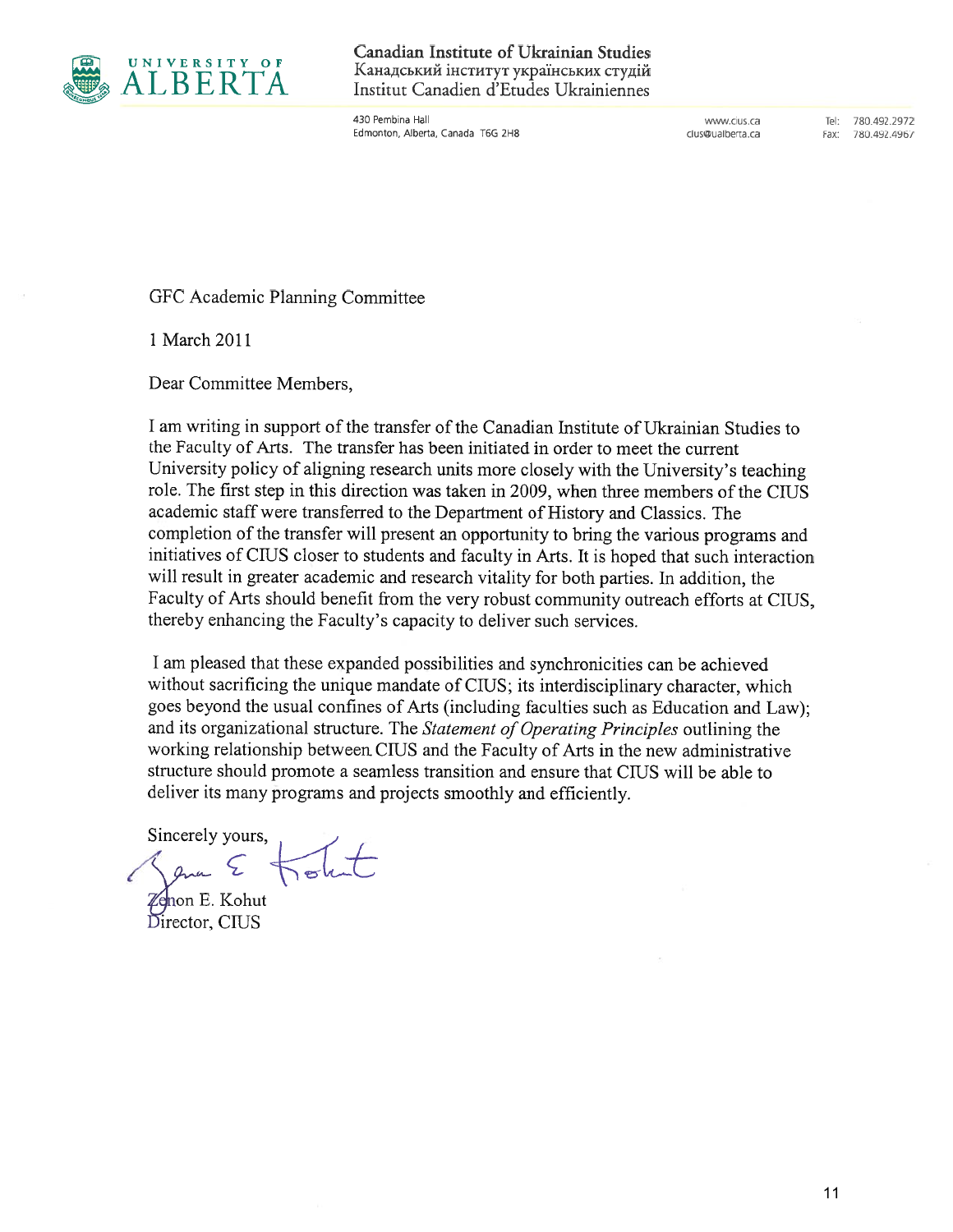

# $A L B E R T A$  Vice-President (Research)

1-20 University Hall www.research.ualberta.ca Tel: 780.492.5353 Edmonton, Alberta, Canada T6G 2J9 Fax: 780.492.3189

 $2<sup>nd</sup> March, 2011$ 

GFC Academic Planning Committee

Dear Committee Members:

### Re: Canadian Institute of Ukrainian Studies

I write this letter in support of the proposal to transfer the Canadian Institute of Ukrainian Studies (CIUS) from the Vice-President (Research) Office to the Faculty of Arts. This final phase of the planned transition follows the transfer of CIUS academic staff to the Department of History and Classics in 2009. All such initiatives form part of <sup>a</sup> laudable attempt to enhance the academic alignment between the programs and initiatives in CIUS and the various congruent research activities in the Faculty of Arts.

The CIUS/Arts Statement of Operating Principles outlines in advance an agreed-upon set of principles expressly designed to assist with <sup>a</sup> seamless administrative transition to the new structure. Considered as <sup>a</sup> catalyst for greater scholarly interactions amongst faculty members, graduate and undergraduate students, as well as related Centres and Institutes, the proposed transfer also offers academic members in CIUS the opportunity to supervise graduate students. In turn, the Faculties of Arts, Education and Law stand to gain from CIUS's considerable research and education activities, as well as its exceptional community partnerships.

Yours sincerely

 $\sqrt{2}$ 

George Pavlich (PhD) Associate Vice-President (Research)

GPjw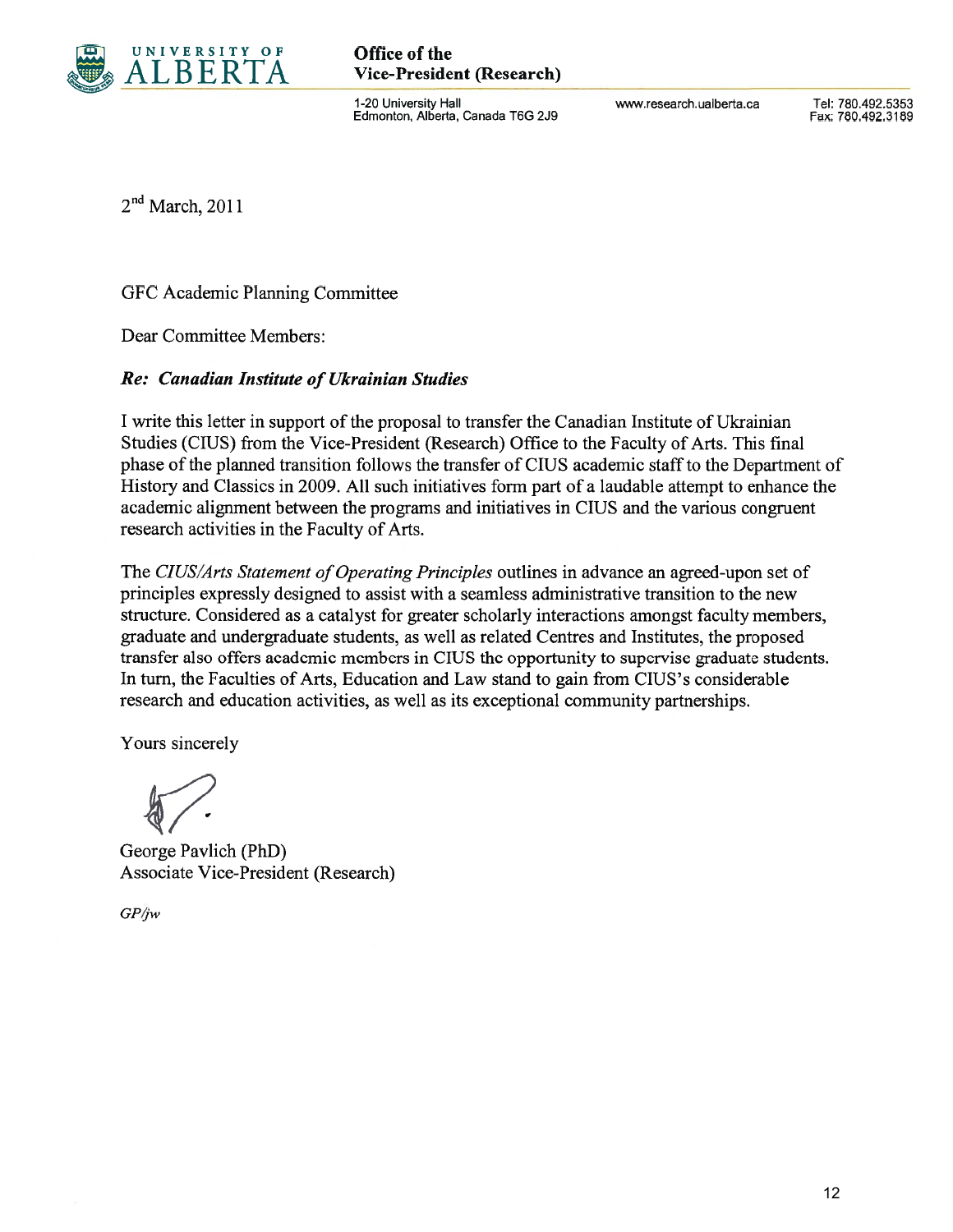

**Date:** March 3, 2011

## **Interdepartmental Correspondence**

Office of the Dean / Faculty of Arts %6-33 Humanities Centre enterprises that the carrest of the www.ualberta.ca Tel: 780.492.8866<br>1623 Edmonton, Alberta, Canada T6G 2E5 Edmonton, Alberta, Canada T6G 2E5 Edmonton, Alberta, Canada T6G 2E5 Edm Edmonton, Alberta, Canada T6G 2E5

| To:   | GFC, Academic Planning Committee              |
|-------|-----------------------------------------------|
| From: | <b>Lesley Cormack</b><br>Dean                 |
| Re:   | Letter in support of transfer of CIUS to Arts |

Dear Committee,

The Faculty of Arts is in full support of this transfer of the Canadian Institute for Ukrainian Studies from the Office of the Vice-President Research to the Faculty of Arts.

There have always been close connections between CIUS and Arts, with several joint research and publishing projects over the years. Arts has a very strong group of Ukrainian and Slavic scholars, particularly in History and Classics and Modern Languages and Cultural Studies, and the move of CIUS to Arts would facilitate further and increased collaboration. This move would also allow greater participation in graduate training and research by the members of CIUS, as well as greater opportunities for graduate students to be involved in CIUS research and publishing endeavours.

The University of Alberta has one of the strongest Ukrainian studies programs in Canada and North America. This move would make this multi-faceted program even more visible and would aid us in our aspiration to be the top Ukrainian program.

LC/sk

Cc: G Bodnar, Director of General Faculties Council Services and Secretary to GFC K. Moore, Office of the Vice-President (Research) Z. Kohut, Director, Canadian Institute of Ukrainian Studies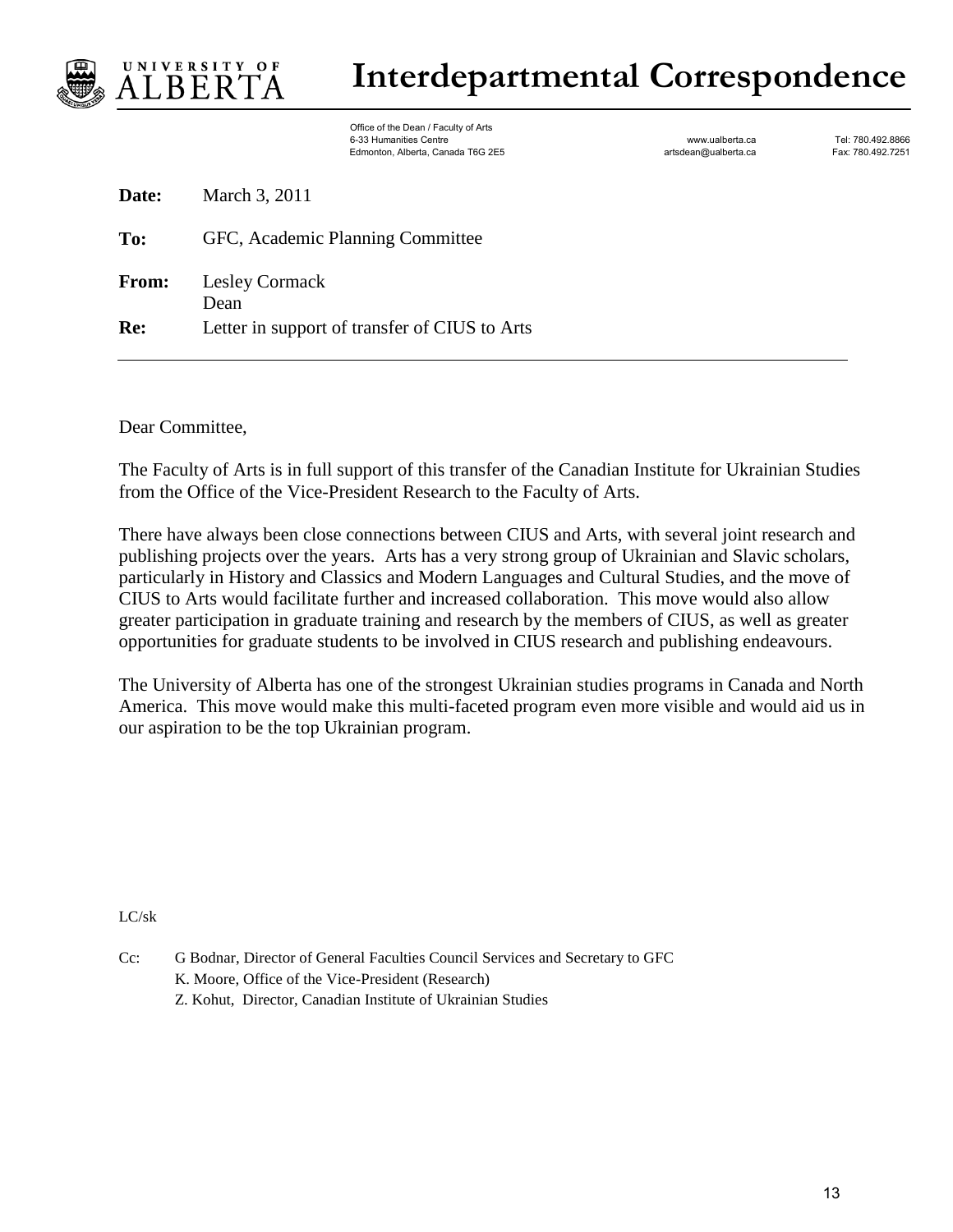<span id="page-14-0"></span>

FINAL Item No. 5

#### **OUTLINE OF ISSUE**

#### Agenda Title: **Bachelor of Science (BSc)/Bachelor of Education (BEd) (Secondary) Combined Degrees Program (Augustana) – Degree Name Change**

**Motion**: THAT the GFC Academic Planning Committee approve, under delegated authority from General Faculties Council, the proposal to change the name of the recently-approved Bachelor of Science (BSc) (Science Education)/Bachelor of Education (BEd) (Secondary) Degrees Programs to the "Bachelor of Science (BSc)/Bachelor of Education (BEd) (Secondary) Combined Degrees Program (Augustana)", as submitted jointly by Augustana Faculty, the Faculty of Education, and the Office of the Provost and Vice-President (Academic), to take effect upon final approval.

#### **Item**

| <b>Action Requested</b> | $\boxtimes$ Approval Recommendation Discussion/Advice Information       |
|-------------------------|-------------------------------------------------------------------------|
| Proposed by             | Augustana Faculty and the Faculty of Education (in cooperation with the |
|                         | Office of the Provost and Vice-President (Academic))                    |
| Presenter               | Colleen Skidmore, Vice-Provost (Academic)                               |
| Subject                 | New name for a recently-approved combined degrees program to be         |
|                         | offered between Augustana Faculty and the Faculty of Education.         |

#### **Details**

| Responsibility                                  | Provost and Vice-President (Academic)                                                                                           |  |  |  |  |  |  |
|-------------------------------------------------|---------------------------------------------------------------------------------------------------------------------------------|--|--|--|--|--|--|
| The Purpose of the Proposal is                  | GFC APC approved the BSc (Science Education)/BEd (Secondary)                                                                    |  |  |  |  |  |  |
| (please be specific)                            | Combined Degrees Program between the Faculty of Education and                                                                   |  |  |  |  |  |  |
|                                                 | Augustana Faculty in December, 2009.                                                                                            |  |  |  |  |  |  |
|                                                 |                                                                                                                                 |  |  |  |  |  |  |
|                                                 | This proposal to change the name of the program comes about as a                                                                |  |  |  |  |  |  |
|                                                 | result of subsequent consultation with the Campus Alberta Quality                                                               |  |  |  |  |  |  |
|                                                 | Council (CAQC) during the quality review process for the proposed                                                               |  |  |  |  |  |  |
|                                                 | combined degree program. CAQC expressed concern about the name<br>as proposed (BSc (Science Education)/BEd (Secondary) Combined |  |  |  |  |  |  |
|                                                 | Degrees Program). Specifically, members of CAQC were concerned that                                                             |  |  |  |  |  |  |
|                                                 | the descriptor "Science Education" did not accurately or helpfully                                                              |  |  |  |  |  |  |
|                                                 | describe the educational experience that the students would be                                                                  |  |  |  |  |  |  |
|                                                 | receiving, especially given that students in the program will major in a                                                        |  |  |  |  |  |  |
|                                                 | number of specific science teaching areas such as Biology, Chemistry,                                                           |  |  |  |  |  |  |
|                                                 | Mathematical Sciences, et cetera. After consultation with the Deans of                                                          |  |  |  |  |  |  |
|                                                 | the Faculties concerned, all parties agreed that the name 'Bachelor of                                                          |  |  |  |  |  |  |
|                                                 | Science (BSc)/Bachelor of Education (BEd) (Secondary) Combined                                                                  |  |  |  |  |  |  |
|                                                 | Degrees Program (Augustana)' better aligned with other combined                                                                 |  |  |  |  |  |  |
|                                                 | degree nomenclature at the University, such as the Bachelor of Physical                                                         |  |  |  |  |  |  |
|                                                 | Education (BPE)/Bachelor of Education (BEd) (Secondary) Combined                                                                |  |  |  |  |  |  |
|                                                 | Degrees Program.                                                                                                                |  |  |  |  |  |  |
| The Impact of the Proposal is                   | Minimal.                                                                                                                        |  |  |  |  |  |  |
| Replaces/Revises (eg. policies,<br>resolutions) | The previously approved program name BSc (Science Education)/BEd<br>(Secondary) Combined Degrees Program.                       |  |  |  |  |  |  |
| <b>Timeline/Implementation Date</b>             | Upon final approval. It is anticipated that the program will be                                                                 |  |  |  |  |  |  |
|                                                 | implemented for September, 2011.                                                                                                |  |  |  |  |  |  |
| <b>Estimated Cost</b>                           | N/A                                                                                                                             |  |  |  |  |  |  |
| Sources of Funding                              | N/A                                                                                                                             |  |  |  |  |  |  |
| <b>Notes</b>                                    | In a letter dated February 16, 2011, Acting Minister (Advanced Education                                                        |  |  |  |  |  |  |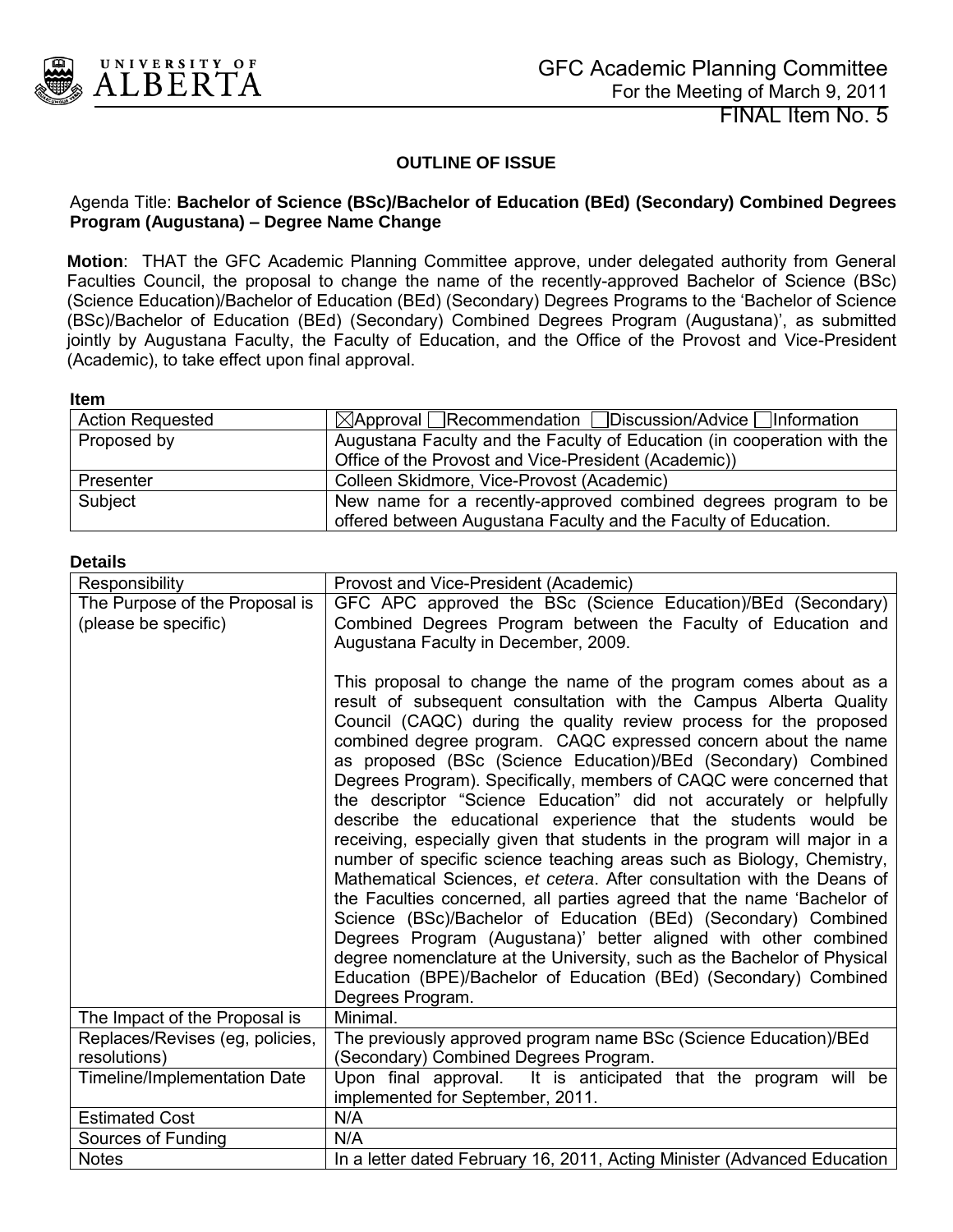

| and | Technology) Iris Evans             |  | formally approved this | program | tor |
|-----|------------------------------------|--|------------------------|---------|-----|
|     | implementation in September, 2011. |  |                        |         |     |

| Alignment/Compliance                                                                                                                                            |                                                                                                                                                                                                                                                                                                                                                                                                                                                                                                                                                                                                                                                                                                               |
|-----------------------------------------------------------------------------------------------------------------------------------------------------------------|---------------------------------------------------------------------------------------------------------------------------------------------------------------------------------------------------------------------------------------------------------------------------------------------------------------------------------------------------------------------------------------------------------------------------------------------------------------------------------------------------------------------------------------------------------------------------------------------------------------------------------------------------------------------------------------------------------------|
| <b>Alignment with Guiding</b><br><b>Documents</b>                                                                                                               | This proposal specifically addresses one of the nine themes of the<br>University's Academic Plan - Dare to Deliver - viz rural engagement.<br>While it clearly has the potential to address all four areas of commitment<br>identified in that document, it particularly focuses on the third of these -<br>community engagement near and far. The Plan identifies two dimensions<br>to such engagement: 1) cultivating relationships between the University<br>of Alberta and external communities and 2) building cohesion across<br>Faculties and geographically-separated campuses within the University.<br>The aforementioned combined degrees program will contribute<br>significantly on both fronts. |
| Compliance with Legislation,<br>Policy and/or Procedure<br>Relevant to the Proposal<br>(please quote legislation and<br>include identifying section<br>numbers) | 1. Post-Secondary Learning Act (PSLA): The PSLA gives GFC<br>responsibility, subject to the authority of the Board of Governors, over<br>academic affairs (Section 26(1)). Further, the PSLA gives the Board of<br>Governors authority over certain admission requirements and rules<br>respecting enrolment (Section $60(1)(c)$ and $(d)$ ). The Board has<br>delegated its authority over admissions requirements and rules<br>respecting enrolment to GFC. GFC has thus established an Academic<br>Standards Committee (ASC).                                                                                                                                                                              |
|                                                                                                                                                                 | GFC may make recommendations to the Board of Governors on a<br>number of matters including the budget and academic planning (Section<br>$26(1)(o)$ ). GFC delegates its power to recommend to the Board on the<br>budget and on new or revised academic programs to the GFC Academic<br>Planning Committee (APC).                                                                                                                                                                                                                                                                                                                                                                                             |
|                                                                                                                                                                 | 2. <b>PSLA:</b> The PSLA gives Faculty Councils power to "provide for the<br>admission of students to the faculty" $(29(1)(c))$ .                                                                                                                                                                                                                                                                                                                                                                                                                                                                                                                                                                             |
|                                                                                                                                                                 | 3. <b>PSLA:</b> The PSLA gives Faculty Councils the authority to "determine"<br>the programs of study for which the faculty is established" (Section<br>$29(1)(a)$ ; to "provide for the admission of students to the faculty"<br>(Section $29(1)(c)$ ); and to "determine the conditions under which a<br>student must withdraw from or may continue the student's program of<br>studies in a faculty" (Section 29(1)(d)).                                                                                                                                                                                                                                                                                   |
|                                                                                                                                                                 | <b>GFC</b><br><b>Academic</b><br><b>Planning</b><br><b>Committee</b><br>4.<br>Terms<br><b>of</b><br><b>Reference/Mandate):</b> GFC delegated the following to GFC APC, the<br>Provost and Vice-President (Academic), and the Dean of the Faculty of<br>Graduate Studies and Research (FGSR):                                                                                                                                                                                                                                                                                                                                                                                                                  |
|                                                                                                                                                                 | "Existing Undergraduate and Graduate Programs:<br>- Extension and/or Substantive Revision of Existing Programs<br>- Revisions to or Extension of Existing Degree Designations                                                                                                                                                                                                                                                                                                                                                                                                                                                                                                                                 |
|                                                                                                                                                                 | All proposals for major changes to existing undergraduate and graduate<br>programs (eg, new degree designation, new curriculum) shall be<br>submitted to the Provost and Vice-President (Academic).<br>$\left[\ldots\right]$                                                                                                                                                                                                                                                                                                                                                                                                                                                                                  |